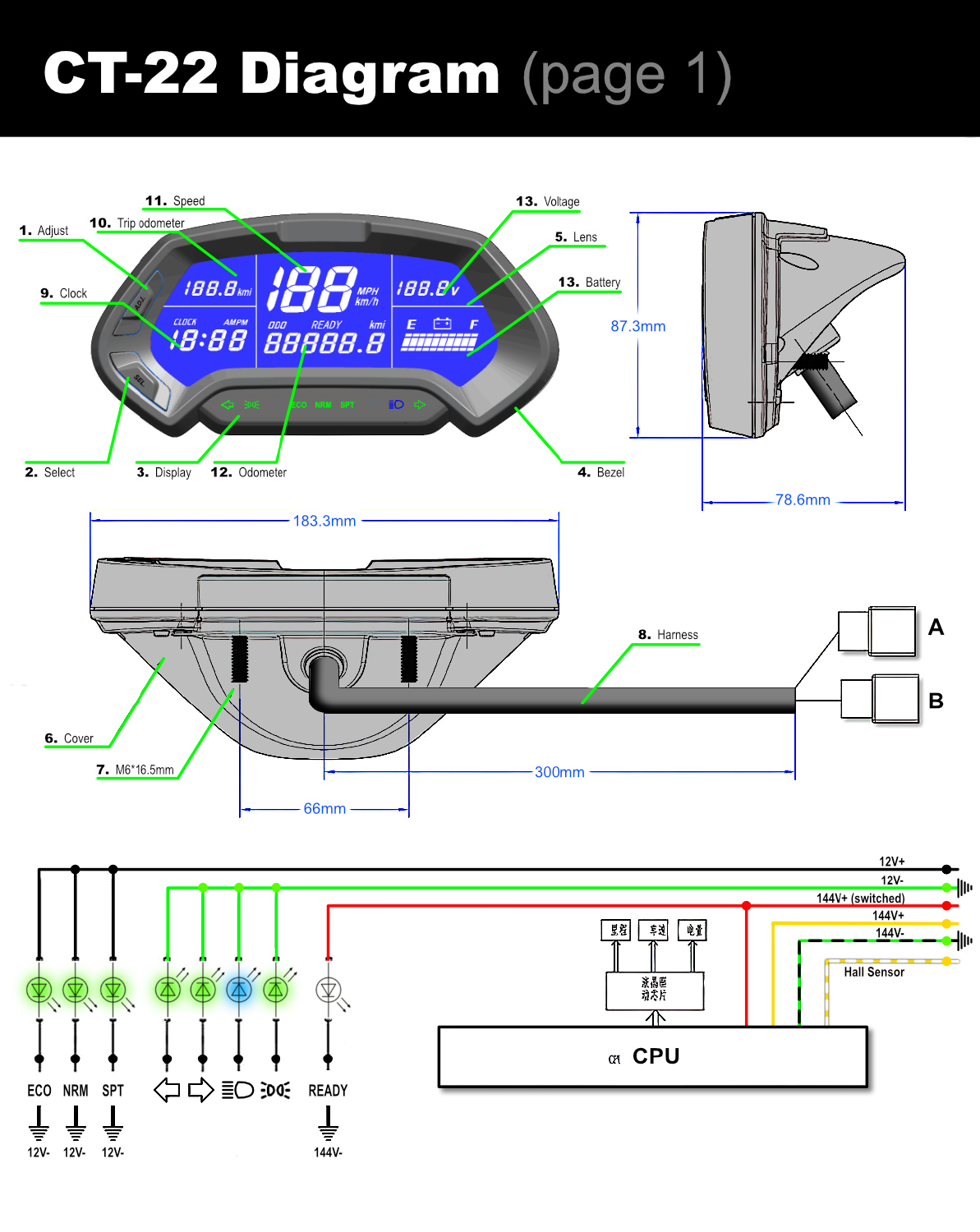| Port                | No.            | icon         | cable color       | function                            | display mode    | <b>Remark</b>                                                               |
|---------------------|----------------|--------------|-------------------|-------------------------------------|-----------------|-----------------------------------------------------------------------------|
|                     |                | Power line   | Yellow            | memory line                         |                 | Memory line for Speedometer functions(connect with<br>battary DC+144V)      |
| B<br>DJ7041A-2.8-21 | $\overline{2}$ |              | Red               | power line                          |                 | +144V, through electric lock                                                |
|                     | 3              | 144y ground  | Green-Blake       | ground wire for instrument          |                 | Connect with negative pole of 144v battery                                  |
|                     | 4              | 12y ground   | Green             | ground wire for LED indicator light |                 | Connect with negative pole of 12y convertor                                 |
|                     |                | <b>READY</b> |                   | LCD white                           |                 | when speed is zero, LED light flicker and vice versa                        |
|                     | 5              | $12V+$       | Black             | LED power line                      |                 | Connect with +12V of convertor,                                             |
|                     | 6              | 涎            | Brown             | Position Lamp                       | LED green       | Connected with +12V, the lamp should light.                                 |
|                     | $\overline{7}$ | ED           | Blue              | high beam light                     | <b>LED blue</b> | Connected with +12V, the lamp should light.                                 |
|                     | 8              | ⇨            | <b>Light Blue</b> | right steering                      | LED green       | Connected with +12V, the lamp should light.                                 |
| А<br>DJ7091A-2.8-21 | 9              | Ġ            | Orange            | left steering                       | LED green       | Connected with +12V, the lamp should light.                                 |
|                     | 10             |              | Yellow-White      | speed signal                        |                 | Connected with any one of three Hall signal wires<br>from motor/controller. |
|                     | 11             | ECO          | Blue-Green        | ECO                                 | LED green       | Connected with 12V ground, the lamp should light.                           |
|                     | 12             | <b>NRM</b>   | Yellow-Blake      | <b>NRM</b>                          | LED green       | Connected with 12V ground, the lamp should light.                           |
|                     | 13             | <b>SPT</b>   | Blue-White        | <b>SPT</b>                          | LED green       | Connected with 12V ground, the lamp should light.                           |



DJ7091A-2.8-21





**CT-22** 

技术要求

1. 工作电源IC144V, 仅表指示灯电源为12V, 里程传格器信号为外接数字信号 2. 车速里程表的技术规格按下表: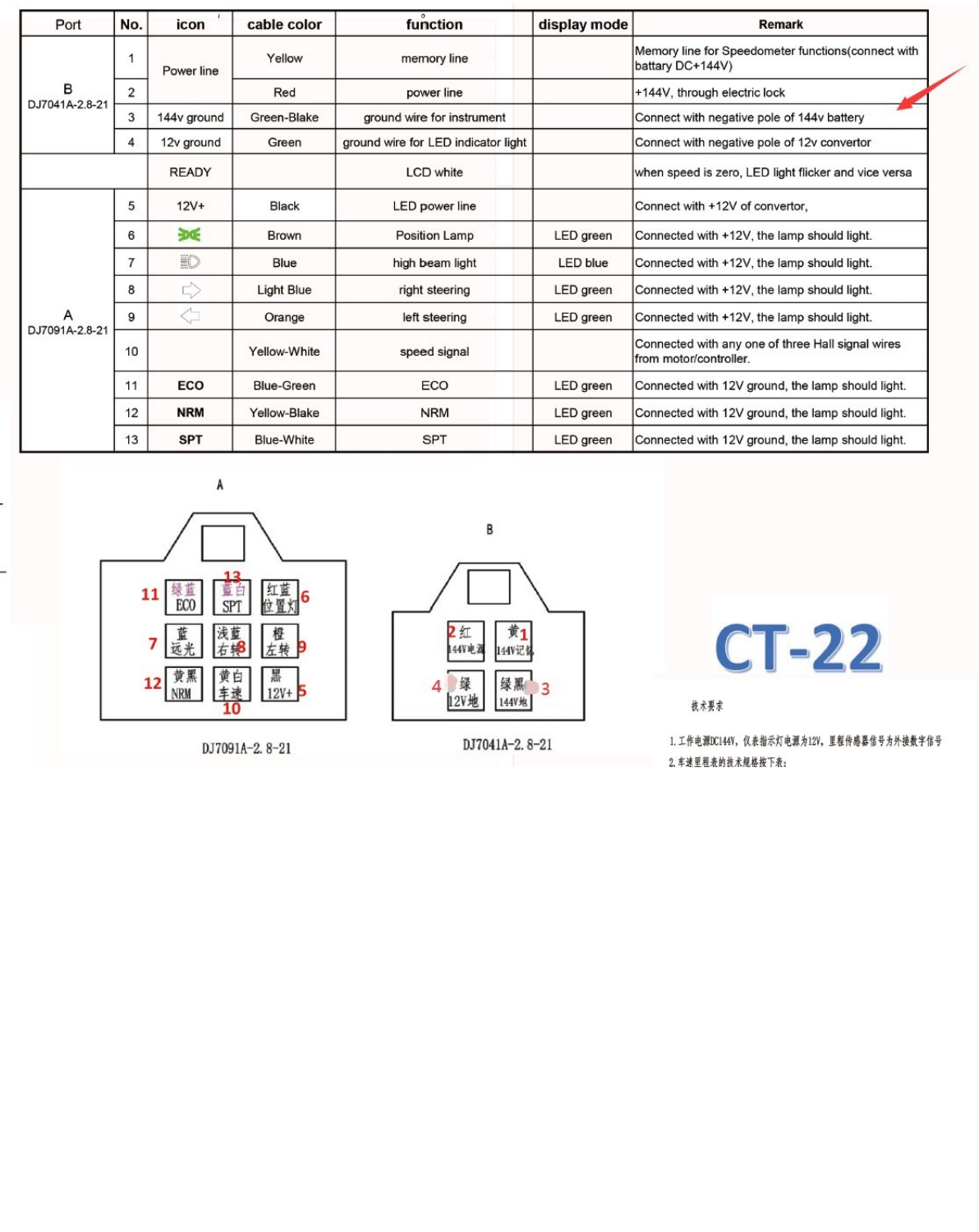#### **CT-22 Speedometer Button Function**

#### **液晶仪表按钮功能说明(CT-22)**

**—— V1.1(2018.1.27)**



### 1、 clock adjust 时钟时调节

Under the normal display status, long press the button "ADJ" and power on the "minute" will increse  $T$ "; long press the button "ADJ", the "minute" will increase continuously till you loosen it. After "minute" adjusted, short press the button "SET", the "hour" figure will flash; Then short press the button "ADJ", the "hour" figure will add one; long press the button "ADJ", the "hour" will increase continuously till you loosen it. After adjusted "hour" and "minute", save the parameters and exit. "minute" will increse "1"; long press the button "ADJ", the "minute"<br>ncrease continuously till you loosen it. After "minute" adjusted, short<br>the button "SET", the "hour" figure will flash; Then short press the<br>n "ADJ", th win increase condinatorsy an you hoosen it. Arter — infinite — agasted, short<br>press the button "SET", the "hour" figure will add one; long press the button<br>"ADJ", the "hour" will increase continuously till you loosen it. the "imititese" I", tong press the button" ADJ", the "imitite"<br>will increase continuously till you loosen it. After "minute" adjusted, short<br>press the button "SET", the "hour" figure will flash; Then short press the<br>butto

pless the octtor in Set in the libot in lighte will hash, then short pless the button "ADJ", the "hour" will increase continuously till you loosen it. After adjusted "hour" and "minute", save the parameters and exit.<br>在正常显 长按切换到分位闪。 位连续往上加, 直到放开 ADJ。小时位设置状态短按 SET, 保存并推出时钟 设置,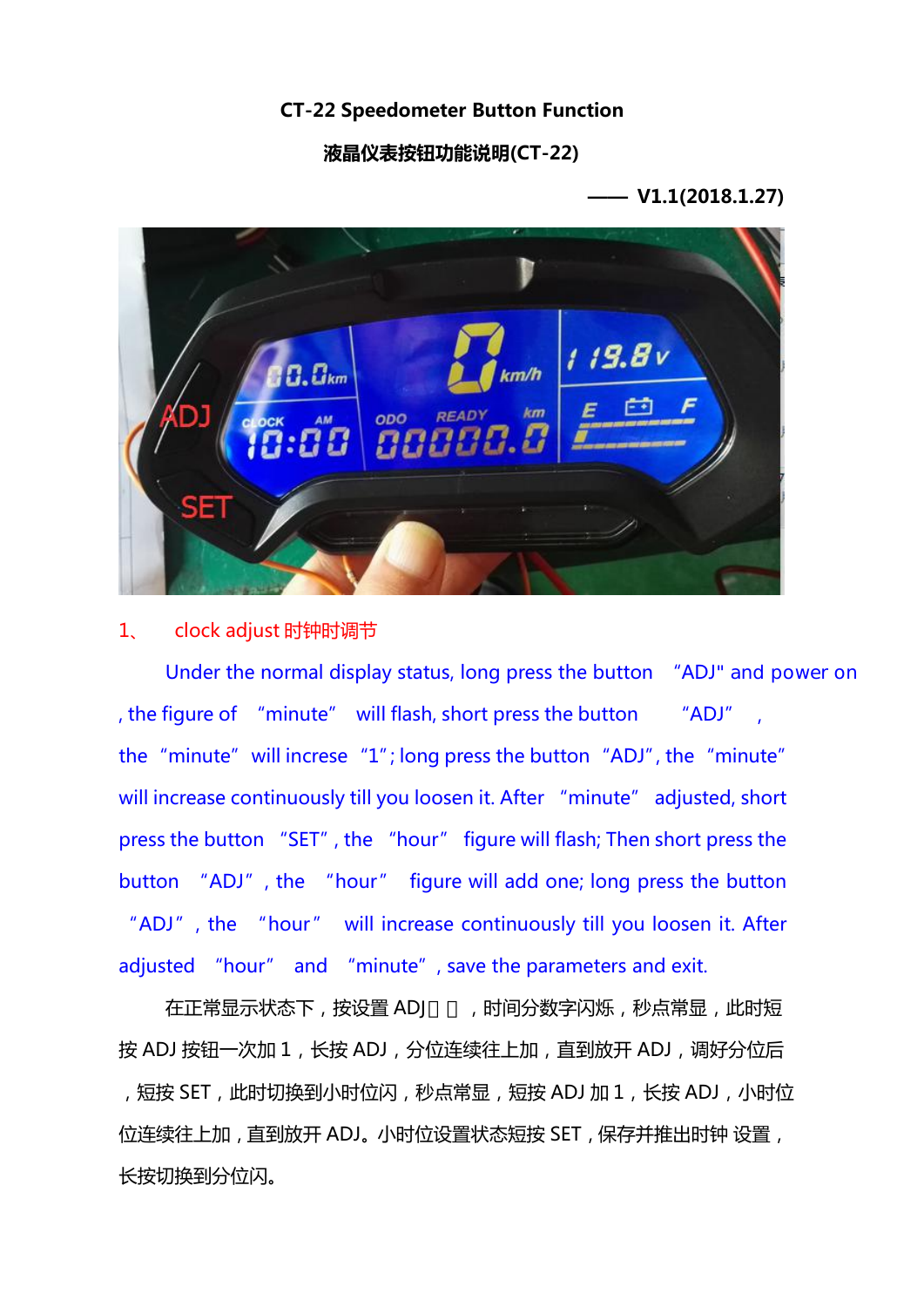#### 2、 Metric System Switching 公英制切换

seconds, the "km/h" will change to "MPH". Then loosen it and long press the button " SET" for 10 seconds, the "MPH" will change to "km/h". and long press<br>ge to "km/h".<br>换为英制 mph ,<br>"A D J " for 3 Metric System Switching 公英制切换<br>Under the normal display status, long press the button " SET" for 10<br>onds, the "km/h" will change to "MPH". Then loosen it and long press

在正常显示状态下,长按设置 SET 按钮 10 秒,公制 kmh 转换为英制 mph, 放开再长按设置 SET 按钮 10 秒,英制转换成公制。

#### 3、 Reset the subtotal TRIP 小计 TRIP 清零

Under the normal display status, long press the button  $H \cap D$  and  $H \cap D$  and  $T \cap D$ seconds, the subtotal trip will be reset.

在正常显示状态下,长按 ADJ 按钮 3 秒,可以清零小计。

### 4、 Reset the total TRIP 总计 TRIP 清零

Hold down "SET" for power on, enter the password interface, the display shown P-0000 lower bit 1Hz flash; under the password interface, short press flash place means add one, number 0-9 for recycle; long press flash place means shift left for one digital; After four numbers adjusted, if type password 8810, the total trip will reset. If type password 6810, then you wil enter the setting interface; If type other numbers, it will jump to password interface, P-0000.

按住 SEL 键上电,进入密码操作界面,液晶显示 P-0000 低位 1Hz 闪烁;

密码操作界面下,短按闪烁位加 1,0-9 反复循环;长按闪烁位左移一位,四位全 部设置好后,如符合累计清零界面(8810),直接累计清零,若符合累计设置界面 (6810), 则进入累计设置界面; 若均不符合, 则直接跳转回到密码操作界面, 显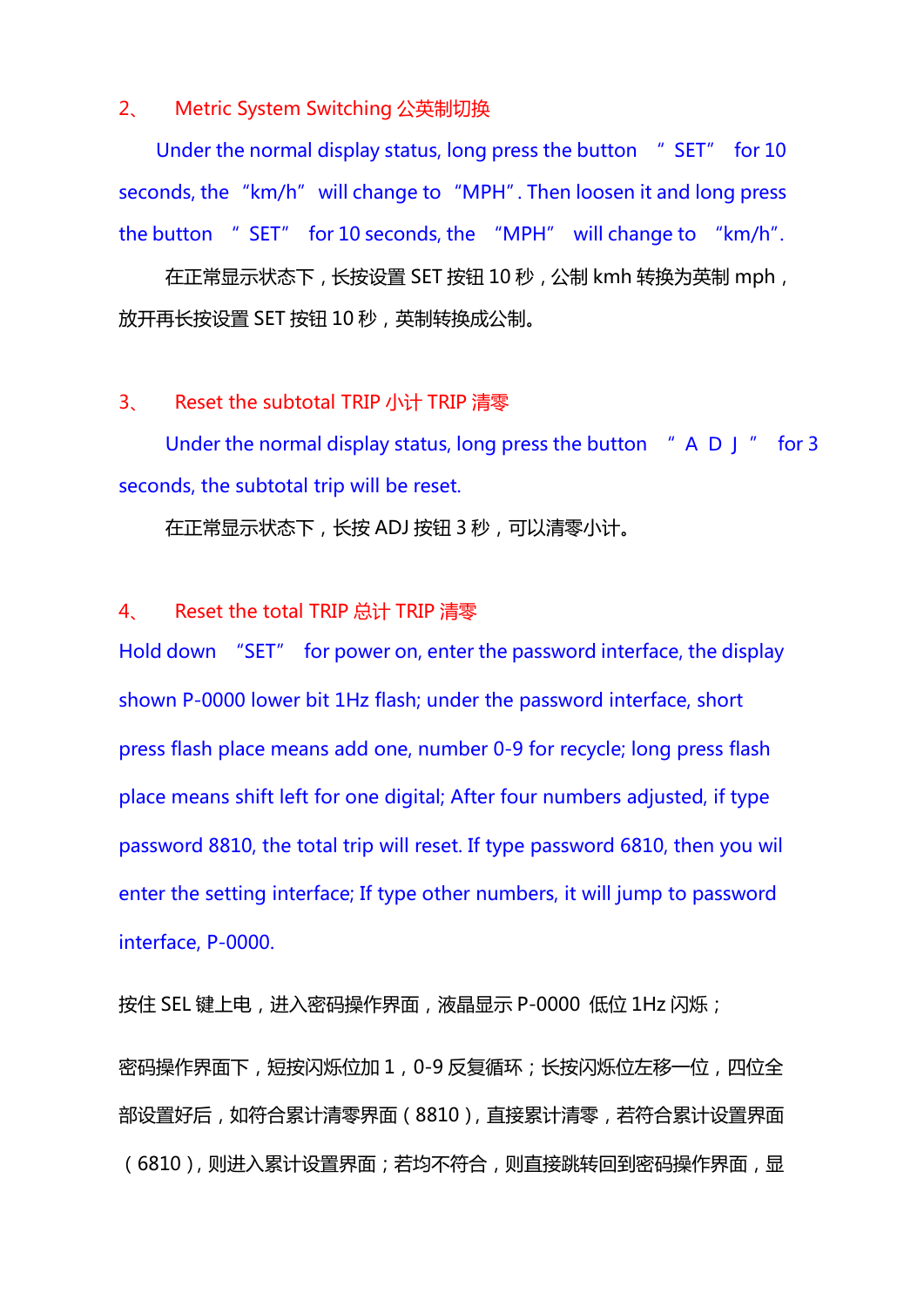示 P-0000;

累计清零设置 密码: 定义 8810 显示内容 相关说明 P-0000 密码操作界面 P-8810 进入累计设置 **界面 しんしん しんしん おおおお かいしん あいしん** 000000 累计自动清零 显示 1 秒后退出, 仪表 正常运行

# 5、 The brightness of the background cannot adjusted. 背景灯亮度不能调 おおし しょうしょう しょうしょう しんしょう しんしょう

6. Adjust the parameters of speedometer

All the following related to the display interface are speedometer part, does not involve the other segments of the LCD; the following key refers to the SEL key, the host computer is set to use the MPH, which through the text file description is to modify the KPH, If you enter the back and do not modify the speed or mileage 60km / h corresponding frequency, then it will keep the last set value, if you modify the speed or mileage 60km / h any value, it will be switched to the corresponding metric parameters.

1, press and hold the key to power on, enter the password operation interface, LCD display P-0000 low 1Hz flash;

2, Following are the password operation interface, short press flashing plus 1,0-9 repeated cycles; long press the flashing bit then left one. After four all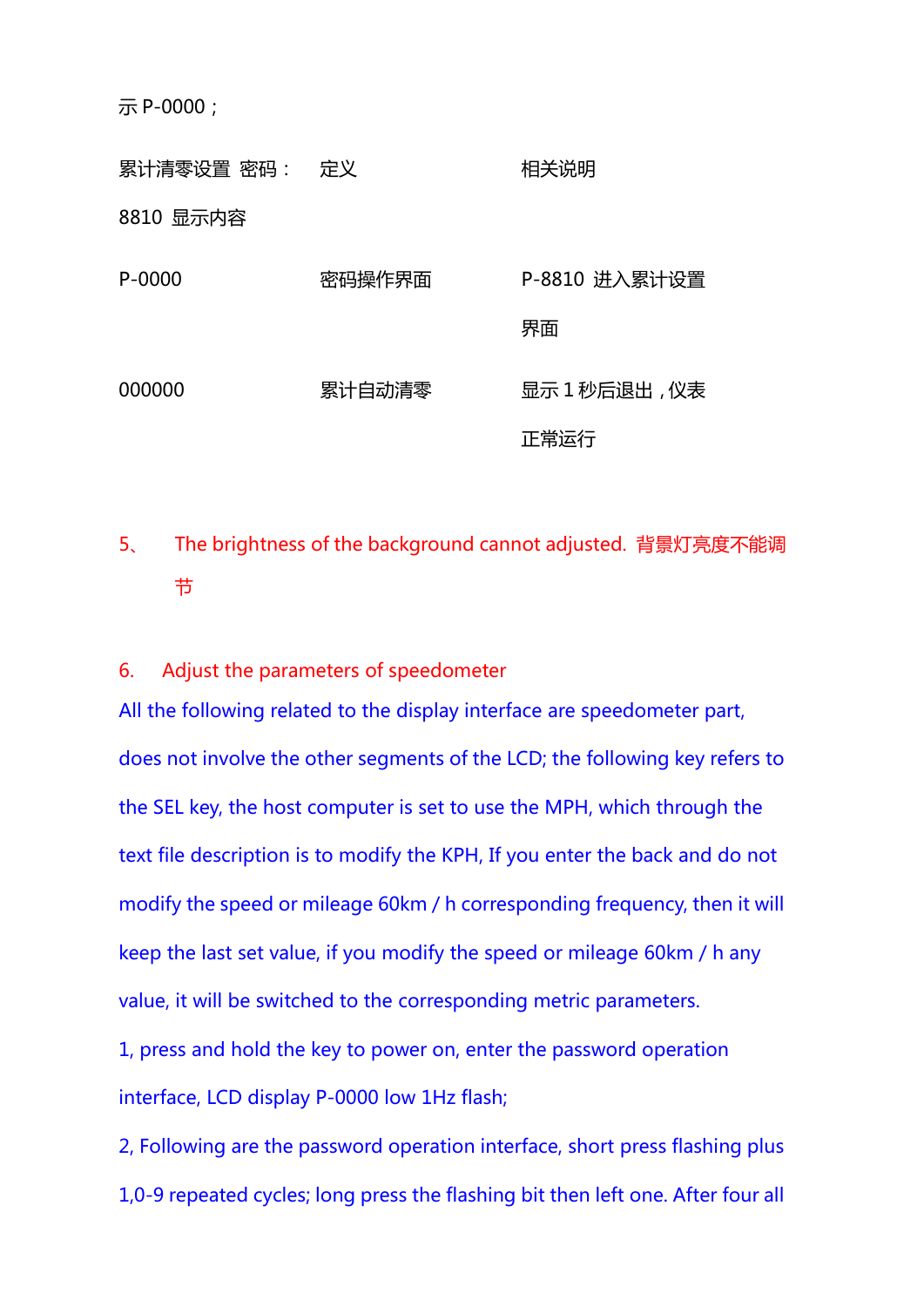set, if it's corresponded with the parameter setting password (6610), it will directly enterinto the vehicle speed ratio Set the interface. If it accords with Cumulative Clear Interface (8810), it will be cleared directly. If it accords with Cumulative Setting Interface (6810), it will enter Cumulative Setting Interface; if the password of the three are not in agreement, it will jump back to the password operation interface , Display P-0000;

所有下述涉及到的显示操作界面均为液晶累计显示部分,不涉及液晶其他段; 下文按键指的是 SEL 键,在上位机设置时使用的是英制,通过文本档说明修改的是 公制参数,若进入后门不修改车速或里程 60km/h 对应频率,则保持上一次设置值, 若修改车速或里程 60km/h 任意一个值,将都切换成对应公制参数。

1、按住下键上电,进入密码操作界面,液晶显示 P-0000 低位 1Hz 闪烁;

2、密码操作界面下,短按闪烁位加 1, 0-9 反复循环;长按闪烁位左移一位, 四 位全部设置好后,如符合参数设置密码(6610),直接进入车速速比设置界面;如 符合累计清零界面(8810),直接累计清零,若符合累计设置界面(6810),则进 入累计设置界面;若三者密码均不符合,则直接跳转回到密码操作界面,显示 P-0000;

#### A、Parameter set 参数设置 password 密码: 6610

| 显示内容           | 定义 Define       | 相关说明<br><b>Notes</b>        |
|----------------|-----------------|-----------------------------|
| <b>Display</b> |                 |                             |
| content        |                 |                             |
| P-0000         | 密码操作界面 Password | P-6610 进入参数设置界面             |
|                | operate surface | P-6610 Enter the parameters |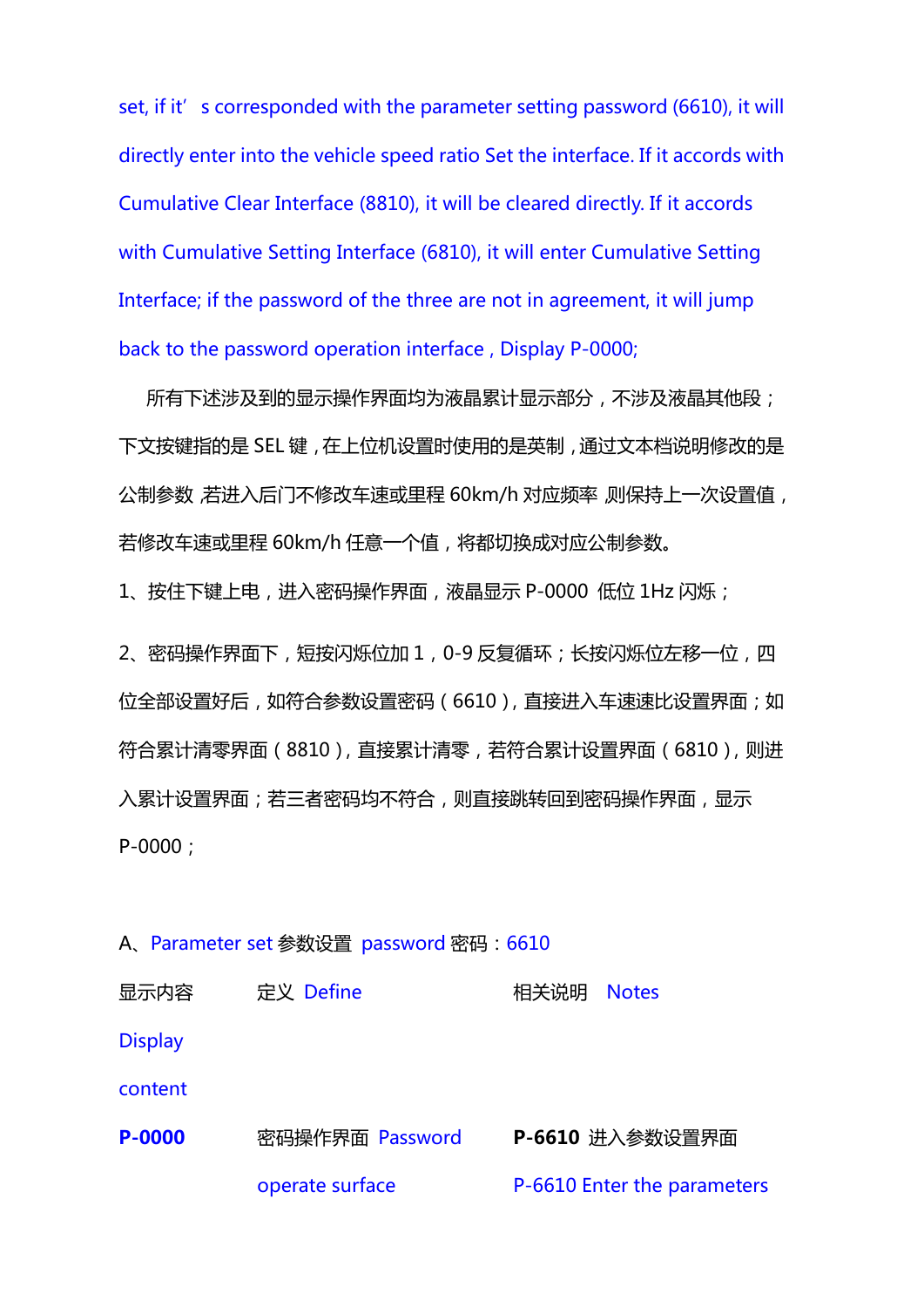# setting surface

| $0 - 0420$ | 420Hz 对应车速 60km/h               | 可修改车速 60km/h 对应的频率值                 |
|------------|---------------------------------|-------------------------------------|
|            | <b>420Hz Corresponding</b>      | 0-9999                              |
|            | speed 60kmh                     | <b>Modifiable speed 60km/h</b>      |
|            |                                 | corresponding frequency             |
|            |                                 | value 0-9999                        |
| 1-0420     | 420Hz 对应里程 60km/h               | 可修改里程 60km/h 对应的频率值                 |
|            | <b>420Hz Corresponding</b>      | 0-9999                              |
|            | mileage 60kmh                   | Modifiable mileage 60km/h           |
|            |                                 | corresponding frequency             |
|            |                                 | value 0-9999                        |
| 2-1320     | 充电状态 20%电量对应电压                  | 132V 此处填入 1320, 扩大十倍                |
|            | 值                               | In 132v set 1320, expand 10         |
|            | <b>Charging status 20%</b>      | times                               |
|            | <b>battery Corresponding to</b> |                                     |
|            | <b>battery voltage</b>          |                                     |
| 3-1370     |                                 | 充电状态 40%电量对应电压 137V 此处填入 1370, 扩大十倍 |
|            | 值                               | In 137v set 1370, expand 10         |
|            | <b>Charging status 40%</b>      | times                               |
|            | <b>battery Corresponding to</b> |                                     |
|            | <b>battery voltage</b>          |                                     |
| 4-1420     |                                 | 充电状态 60%电量对应电压 242V 此处填入 1420, 扩大十倍 |
|            | 值                               | In 142v set 1420, expand 10         |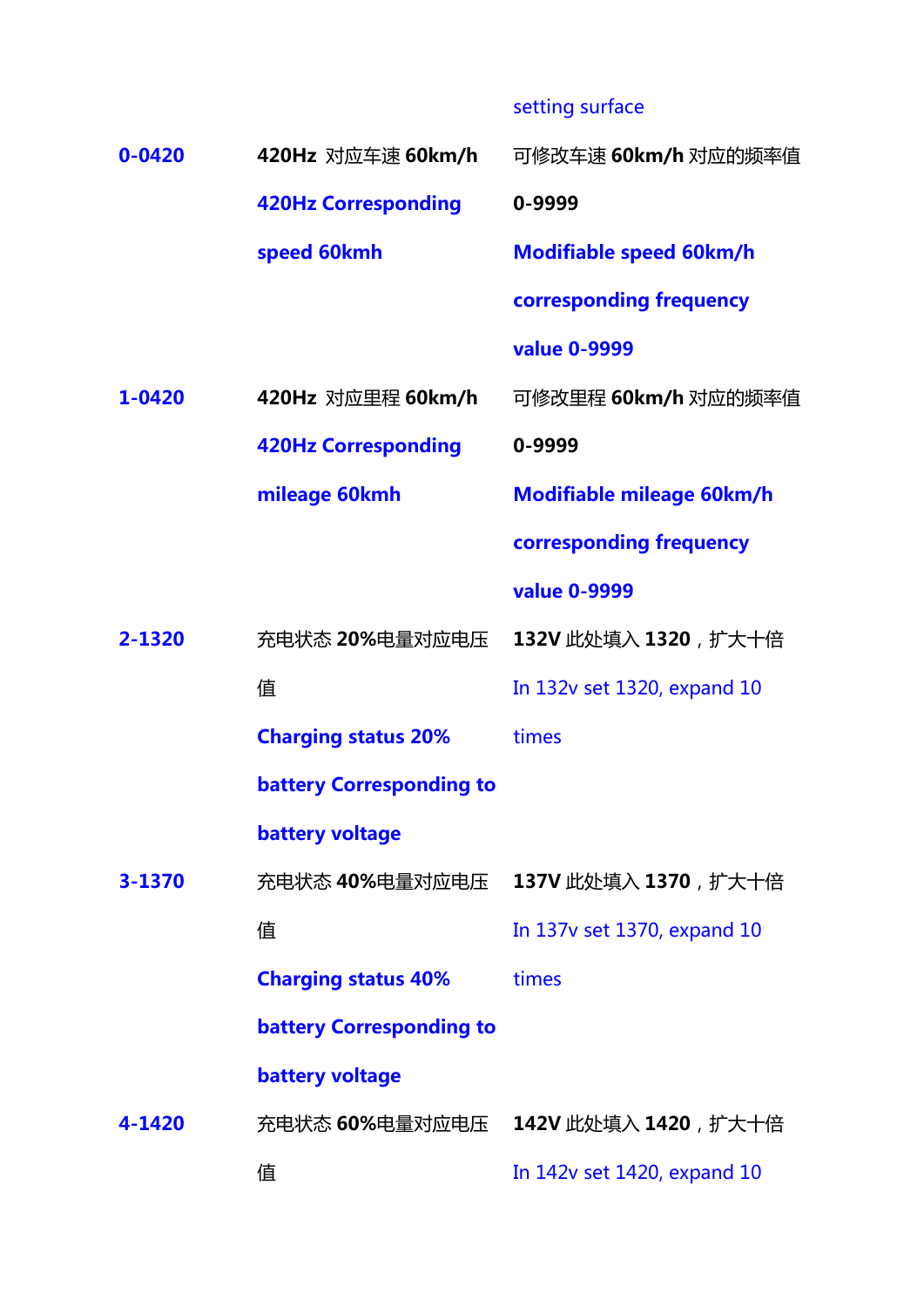|            | <b>Charging status 60%</b>      | times                               |
|------------|---------------------------------|-------------------------------------|
|            | battery Corresponding           |                                     |
|            | to battery voltage              |                                     |
| $5 - 1460$ |                                 | 充电状态 80%电量对应电压 146V 此处填入 1460, 扩大十倍 |
|            | 值                               | In 146v set 1460, expand 10         |
|            | <b>Charging status 80%</b>      | times                               |
|            | battery Corresponding           |                                     |
|            | to battery voltage              |                                     |
| $6 - 1520$ |                                 | 充电状态 100%电量对应电 152V 此处填入 1520, 扩大十倍 |
|            | 压值                              | In 152v set 1520, expand 10         |
|            | <b>Charging status 100%</b>     | times                               |
|            | battery Corresponding           |                                     |
|            | to battery voltage              |                                     |
| 7-1320     |                                 | 放电状态 20%电量对应电压 132V 此处填入 1320, 扩大十倍 |
|            | 值                               | In 132v set 1320, expand 10         |
|            | <b>Discharging status 20%</b>   | times                               |
|            | battery                         |                                     |
|            | <b>Corresponding to battery</b> |                                     |
|            | voltage                         |                                     |
| 8-1370     |                                 | 放电状态 40%电量对应电压 237V 此处填入 1370, 扩大十倍 |
|            | 值                               | In 137v set 1370, expand 10         |
|            | <b>Discharging status 40%</b>   | times                               |
|            | battery                         |                                     |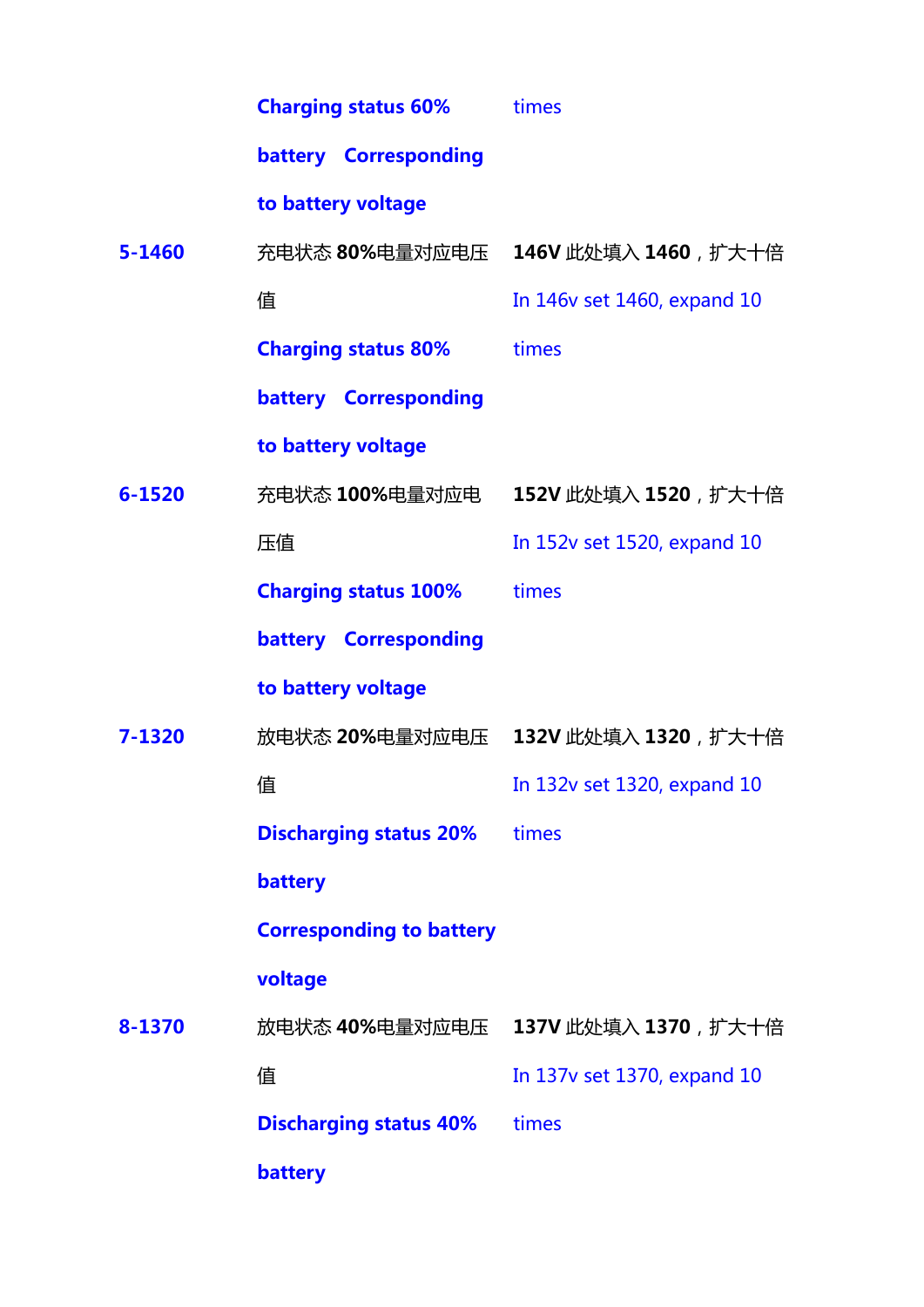### **Corresponding to battery**

## **voltage**

| $9 - 1420$    |                                      | 放电状态 60%电量对应电压 242V 此处填入 1420, 扩大十倍 |
|---------------|--------------------------------------|-------------------------------------|
|               | 值                                    | In 142v set 1420, expand 10         |
|               | <b>Discharging status 60%</b>        | times                               |
|               | battery                              |                                     |
|               | <b>Corresponding to battery</b>      |                                     |
|               | voltage                              |                                     |
| A-1460        |                                      | 放电状态 80%电量对应电压 146V 此处填入 1460, 扩大十倍 |
|               | 值                                    | In 146v set 1460, expand 10         |
|               | <b>Discharging status 80%</b>        | times                               |
|               | battery                              |                                     |
|               | <b>Corresponding to battery</b>      |                                     |
|               | voltage                              |                                     |
| <b>B-1520</b> | 放电状态 100%电量对应电                       | 152V 此处填入 1520, 扩大十倍                |
|               | 压值                                   | In 152v set 1520, expand 10         |
|               | <b>Discharging status 100%</b> times |                                     |
|               | battery                              |                                     |
|               | <b>Corresponding to battery</b>      |                                     |
|               | voltage                              |                                     |
| $C-0300$      | 电量表满量程阻尼时间,单                         | 300 表示 300 秒阻尼                      |
|               | 位:秒                                  | 300 means 300 sec deboost           |
|               |                                      |                                     |

Coulomb-meter full power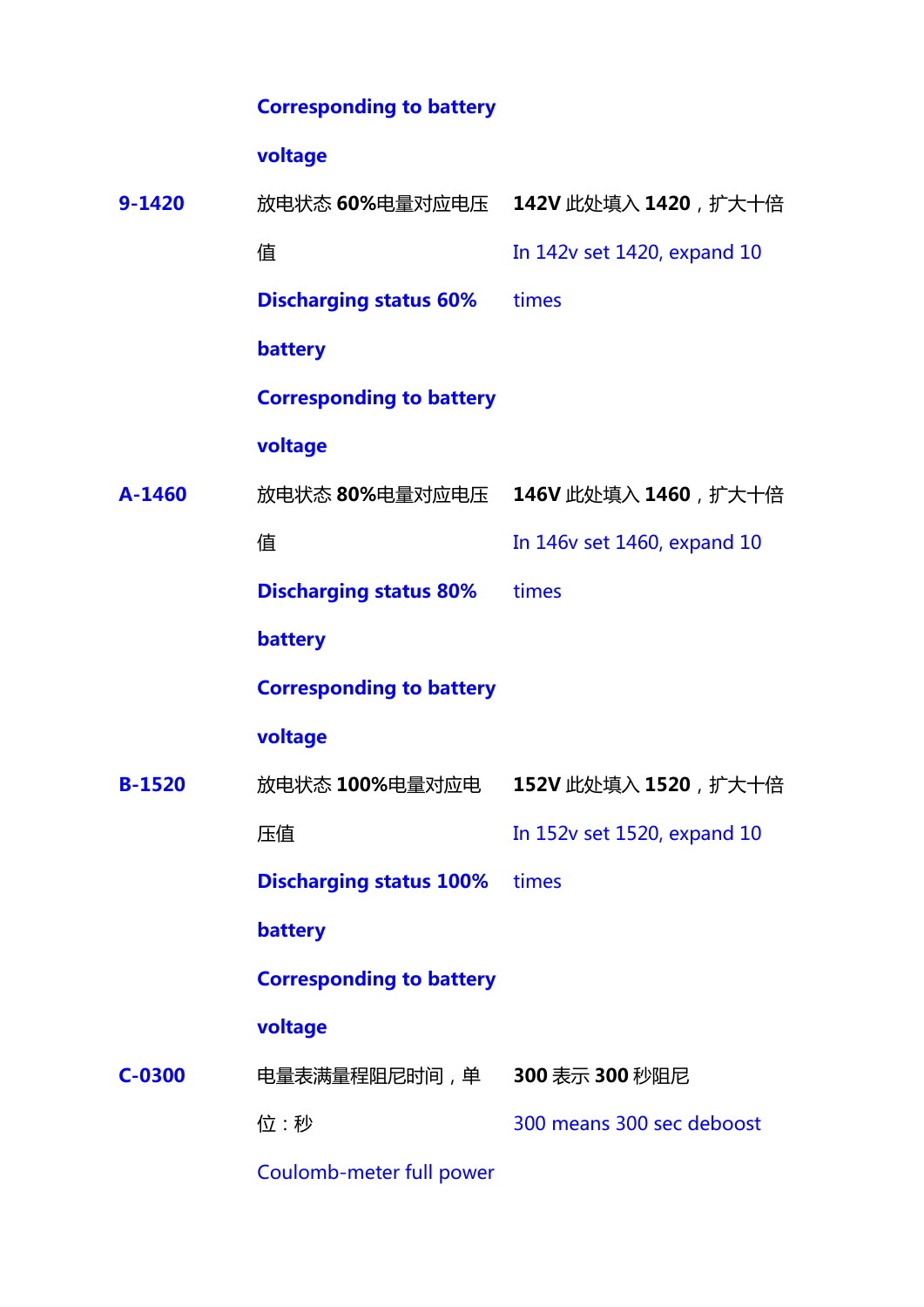deboost time:

seconds/unit

| $D-1250$       |                                        | 充电状态 0%电量对应电压值 125V 此处填入 1250, 扩大十倍            |
|----------------|----------------------------------------|------------------------------------------------|
|                |                                        | Charging status 0% In 125v set 1250, expand 10 |
|                | <b>Corresponding to battery</b> times  |                                                |
|                | voltage                                |                                                |
| $E-1250$       |                                        | 放电状态 0%电量对应电压值 125V 此处填入 1250, 扩大十倍            |
|                |                                        | Discharging status In 125v set 1250, expand 10 |
|                | <b>Corresponding to battery</b> times  |                                                |
|                | voltage                                |                                                |
| $F-0001$       | 充电记忆百分比%                               | 填入1表示1%运行中长按48s可                               |
|                | <b>Charging memory %</b>               | 清除                                             |
|                |                                        | Set 1 means 1%, long press 48s                 |
|                |                                        | can clear while operating                      |
| R <sub>0</sub> | 低电压报警值                                 | 预留功能                                           |
|                |                                        | Low voltage warning value CY1874D_MB110D 无此调节  |
|                |                                        | <b>Reserved function</b>                       |
|                |                                        | CY18740D_MB110D don' thave                     |
|                |                                        | this modification                              |
| $J - 0030$     | 电量判断时间 S                               | 填入 30 表示 30 秒;上位机在开路                           |
|                | Battery power judge time 电量表头下,阻尼位置填写。 |                                                |
|                |                                        | Set 30 means 30 seconds.                       |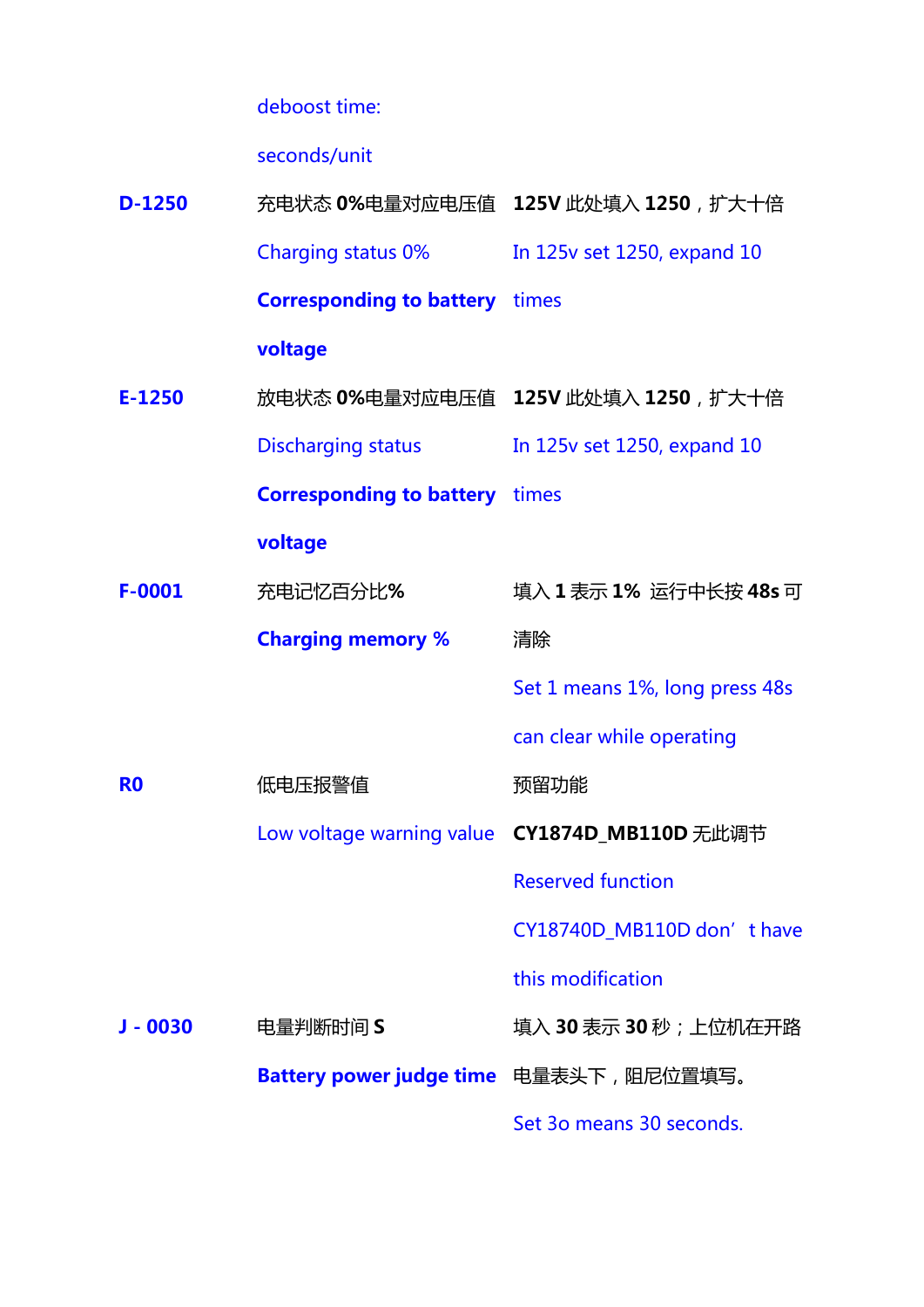Enter the parameter setting interface, the static display 0-0420, in this state short press it then will jump to the next parameter 1-0420, long press to enter the numerical change, low 1Hz flashing, short flashing plus 1,0-9 cycle; long Press the blinking bit to move to the left, the most significant bit is set to modify, then press "0" to set the state, the static display 0-0420, short press to switch to 1-0420 and so on;

If the voltage change exceeds the value set by the rate of change of power, the pointer will be updated to the new value after the time is greater than the maximum time, otherwise the current position will remain unchanged; if the voltage change is smaller than the value set by the rate of change of power, The pointer is updated directly to the new value.

J-0030 interface and then press the button to exit the entire setting operation; instrument automatically run according to the new parameters. If only modify the speed ratio, the speed ratio is modified, jump to the 1-0420 interface, the instrument directly power off and then restart, the use of new parameters to run.

进入参数设置界面时,静态显示 0-0420,此状态下短按跳到下一个参数 1-0420, 长按则进入数值修改,低位 1Hz 闪烁,短按闪烁位加 1,0-9 循环;长按闪烁位左 移一位,最高位设置修改完毕后长按,跳出"0"设置状态,静态显示 0-0420,短 按切换到 1-0420 以此类推;

若在电量判断时间内,若电压变化超过电量变化率所设值,则在时间大于最大时间 后指针更新到新值,否则保持当前位置不变;若电压变化小于电量变化率所设值, 则指针直接更新到新值。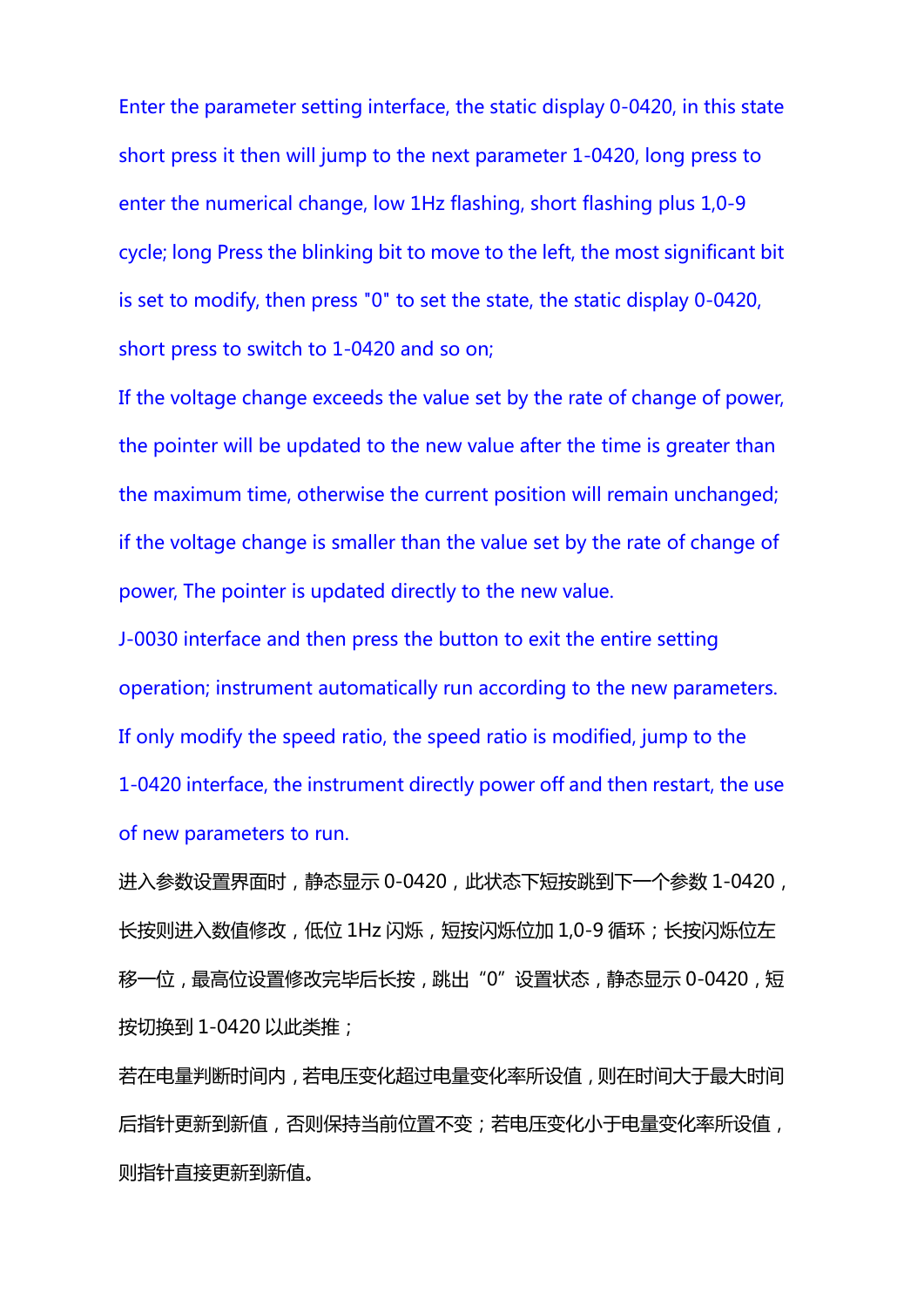J-0030 界面下再短按则退出整个设置操作;仪表自动按照新参数运行。 若只修改车速速比,则车速速比修改完毕,跳转到 1-0420 界面时,仪表直接断电 再重启,则使用新参数运行。

B、累计清零设置 密码:8810

Total reset setting password 8810

| 显示内容            | 定义                      | 相关说明                            |
|-----------------|-------------------------|---------------------------------|
| display content | definition              | <b>Notes</b>                    |
| P-0000          | 密码操作界面                  | P-8810 进入累计设置界面                 |
|                 | Password operate        | P-8810 enters the total setting |
|                 | surface                 | surface                         |
| 000000          | 累计自动清零                  | 显示 1 秒后退出, 仪表正常运行               |
|                 | <b>Total auto reset</b> | Esc after shows 1 seconds, the  |
|                 |                         | speedometer run normally        |

|--|

|  |  |  | Total reset setting password 6810 |  |
|--|--|--|-----------------------------------|--|
|--|--|--|-----------------------------------|--|

| 显示内容            | 定义               | 相关说明                            |
|-----------------|------------------|---------------------------------|
| display content | definition       | <b>Notes</b>                    |
| P-0000          | 密码操作界面           | P-6810 进入累计设置界面                 |
|                 | Password operate | P-6810 enters the total setting |
|                 | surface          | surface                         |
| <b>XXXXXX</b>   | 累计数设置            | 自由设置,小计自动清零;                    |